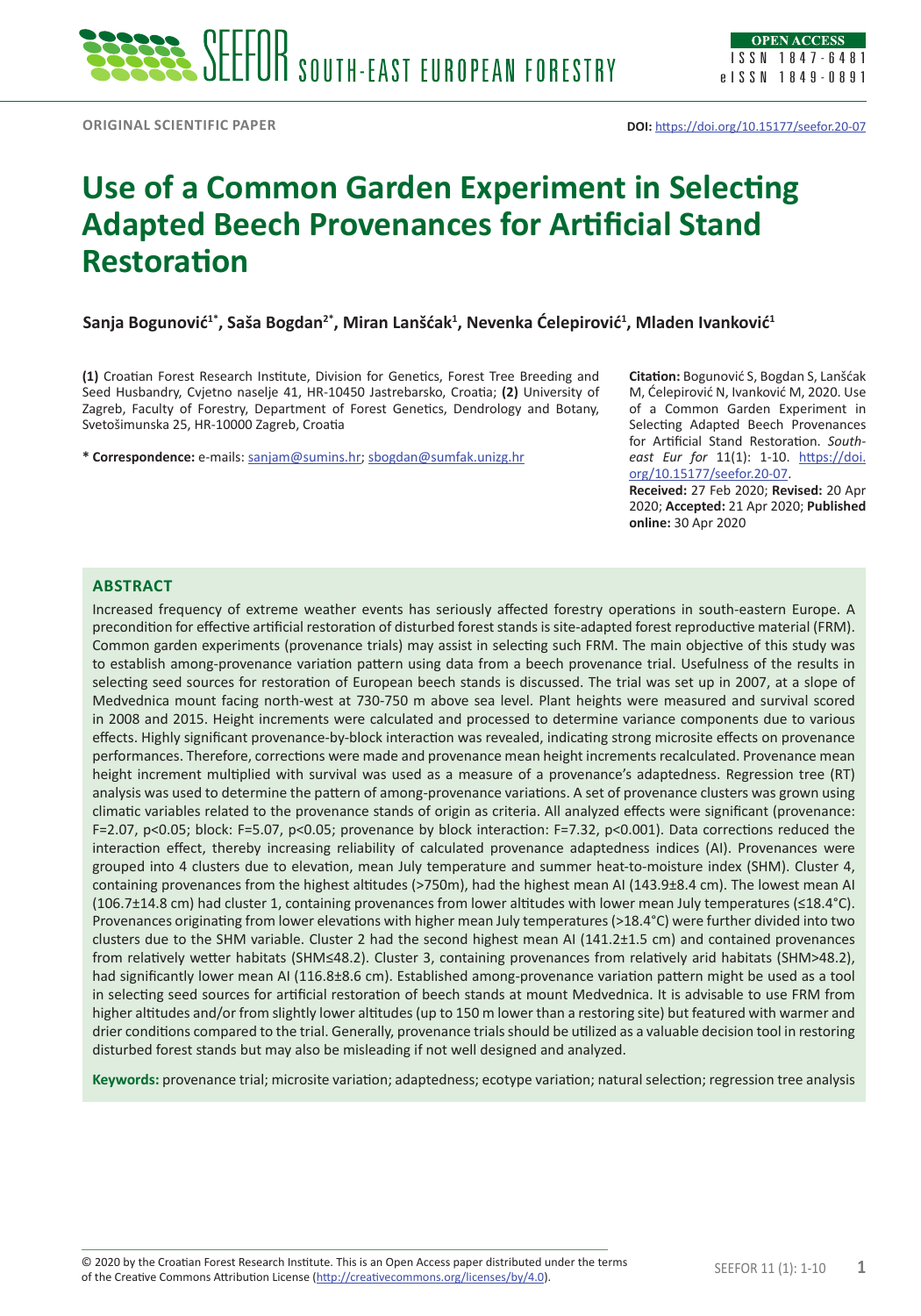# **INTRODUCTION**

Frequency of extreme weather events has recently increased at wide-European scale affecting forest ecosystem functioning and services provisioning to society (Neumann et al. 2017). Artificial restoration of forest stands disturbed by such events has become important issue, especially in southeast Europe where natural forest stand regeneration has been traditionally practiced. Nevertheless, artificial restoration (by planting saplings) of disturbed forest stands is often the only option. Long-term restoration success depends on appropriate seed source (provenance) selection (Ivetić and Devetaković 2016). The availability of quality forest reproductive material (FRM) is a prerequisite for efficient and successful artificial stand restoration. Quality FRM means, among other things, seeds or seedlings that are well adapted to habitat conditions prevailing in stands to be restored. Theoretically, an adapted FRM is one that originates from one or more provenances of a target species that are adapted to specific environmental conditions because their genetic constitution has been shaped by natural selection (Epperson 1992, Savolainen and Pyhäjärvi 2007). Therefore, obtaining FRM from provenances thriving in the same environmental conditions as a local provenance (the one we want to artificially restore) seems like a simple and quick solution. However, identifying such provenances is by no means an easy task. On the one hand, it is difficult to recognize the complexity of environmental conditions (their changes and interactions) that prevail in a specific provenance area. On the other hand, there is no perfect adaptation because various factors affect genetic constitution of a provenance (not only natural selection), thus reducing the adaptedness of FRM (Kremer et al. 2012). Common garden experiments (provenance trials), where progenies from different provenances are tested under similar environmental conditions, are a useful tool for selecting FRM adapted to a habitat (Mátyás 1996). Ranking progenies due to its performance in provenance trials has been frequently used as a mean of determining seed zonation and seed source selection (Westfall 1992, Rehfeldt et al. 1999, Kleinschmit et al. 2004, Hamann et al. 2011).

However, the usefulness of a provenance trial largely depends on the representativeness of sampled progenies as well as on the effects of environmental variation within a trial site on the assessment of among-provenance variation. If progenies included in a trial are not a representative sample of within-species variation (both at provenances and a species level), then the trial results are of reduced utility. In addition, homogenization of environmental variations in a trial is the basis for reliable genetic evaluation of provenances. The significant influence of micro-site variations on genetic evaluation has been a common problem of forest tree provenance trials (Magnussen 1993, Dutkowski et al. 2002, 2006, Funda et al. 2007, Gömöry et al. 2011). The problem can be addressed prior to establishment of experimental plantations, by considering and using alternative planting designs (Libby and Cockerham 1980, Coterill and James 1984). However, most forest trials have been traditionally set up according to randomized complete block design with large contiguous plots and at relatively large areas with pronounced micro-site heterogeneities. It is very difficult to reset such a trial by subsequent blocking in order to reduce micro-site

variations (Gömöry et al. 2011). Despite mentioned problems, common garden trials are still the best available source of information on provenance adaptedness to specific habitat conditions.

Like in most parts of the region, forests in the Republic of Croatia are generally managed based on close-tonature paradigm, i.e. forest stands are preferably naturally regenerated (Matić 1999, Anić 2007). However, increased incidence of extreme weather events during last decade (e.g. windstorms) has significantly increased a need for artificial restoration of forest stands (Vuletić et al. 2014). Among many examples, the mount Medvednica was hit by two strong and several weaker windstorms damaging many trees, mostly of European beech (Balija 2015, HINA 2019). Therefore, artificial restoration of devastated beech stands at mount Medvednica has become the only option. Therefore, new approaches should be considered for long-term restoration success including selection of site-adapted provenances.

With this study, we tried to rank tested beech provenances with respect to their adaptedness to specific habitat conditions at the Medvednica provenance trial. The aim was to establish a pattern of among-provenance variation, which may be used as a decision tool in selecting adapted forest reproductive material for artificial restoration of disturbed beech stands. To our knowledge, this is the first attempt to make such use of a provenance trial in this part of Europe.

## **MATERIALS AND METHODS**

### **Field Trial**

Beech provenance trial Medvednica is located at the homonymous mountain near Zagreb, the capital of Croatia (N 45°53'5.6"; E 15°55'13.8" - Figure 1).

The trial was established in spring 2007 with progeny from 21 provenances originating from 9 European countries (Figure 1, Table 1). One provenance was omitted from this study due to its high mortality. The saplings were grown and provided by the Thünen-Institute for Forest Genetics in Grosshansdorf, Germany. The trial was a part of the 2007 international series of beech provenance trials (Von Wuehlisch et al., 2010). Taxonomically, 19 provenances belong to European beech (*Fagus sylvatica* L.) and one provenance belongs to Oriental beech (*Fagus orientalis* Lipsky - provenance TR62, Table 1). The trial was set up according to a randomized complete block (RCB) experimental design with three replications (blocks), at a slope facing north-west approx. 740 m above sea level (729 – 750 m). Blocks were oriented perpendicular to the slope exposure. Each provenance was represented by 50 plants per block, planted in rectangular plots with  $2.0 \times 1.0$  m spacing. The plants representing various provenances were not of the same age. Ten provenances were 2 years old, eight were 3 years old and two provenances were 4 years old in the spring of 2007 (Table 1).

#### **Data Collection and Statistical Analyses**

Heights of all plants were measured (with 1 cm precision) while plant survival was visually determined and scored in 2008 and 2015, after the 1<sup>st</sup> and the  $8<sup>th</sup>$  growing seasons at the trial site. Height increments between 2008 and 2015 (HI\_08\_15)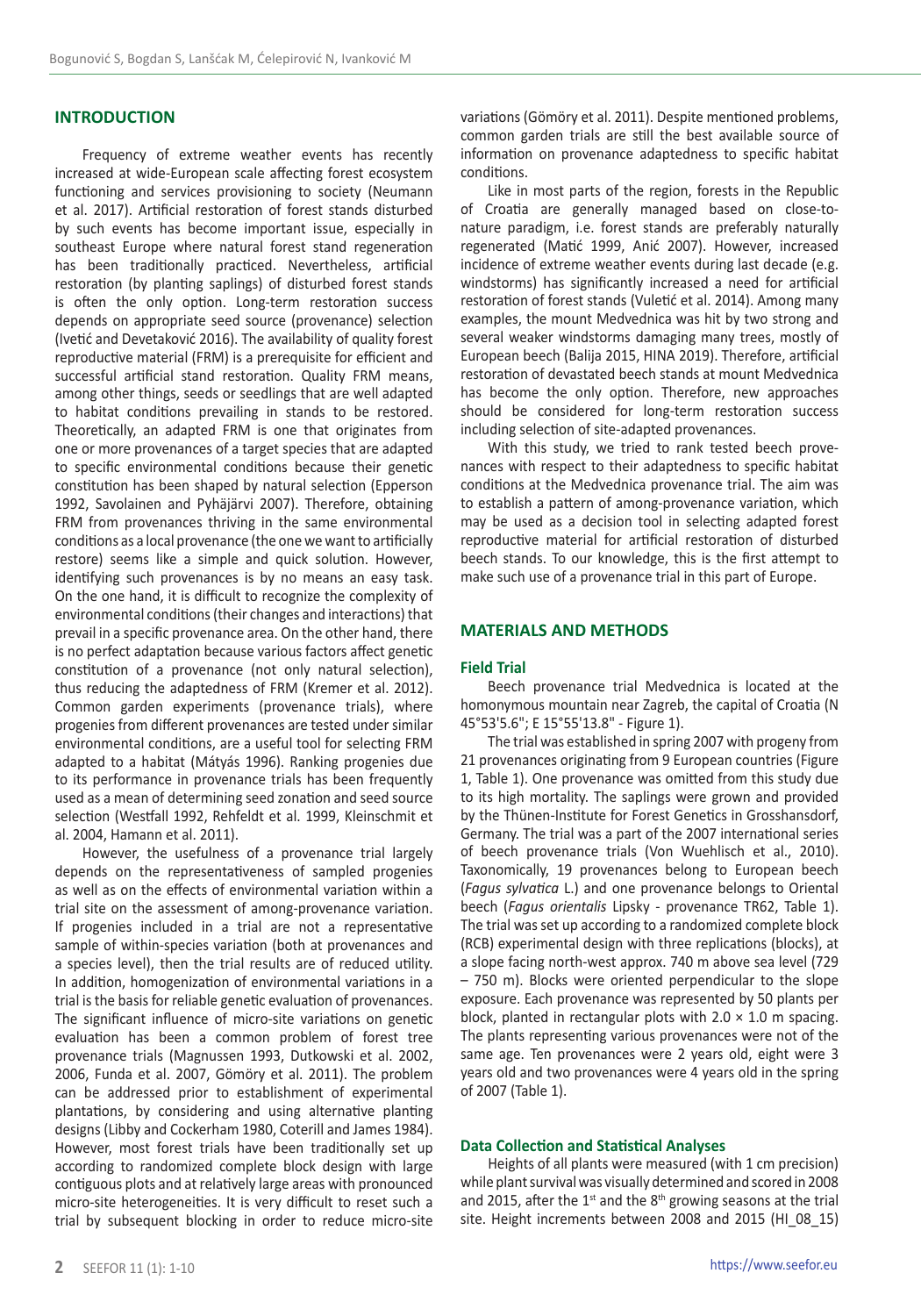

**Figure 1.** Geographic position of beech provenance stands of origin and provenance trial Medvednica (red label).

| Provenance<br>label | Provenance<br>name           | Seed<br>sampled | Country<br>abbrev. | <b>MAT</b><br>$(^{\circ}C)$ | Elev<br>(m) | <b>MWMT</b><br>$(^{\circ}C)$ | <b>TD</b><br>$(^{\circ}C)$ | <b>MAP</b><br>(mm) | <b>MSP</b><br>(mm) | <b>SHM</b> |
|---------------------|------------------------------|-----------------|--------------------|-----------------------------|-------------|------------------------------|----------------------------|--------------------|--------------------|------------|
| A56                 | Scharnstein, Mitterndorf     | 2003            | Α                  | 8.5                         | 480         | 18.4                         | 20.2                       | 1323               | 709                | 26.0       |
| BiH30               | Tajan, Zepce                 | 2003            | BH                 | 9.2                         | 700         | 19.2                         | 20.6                       | 891                | 398                | 48.2       |
| <b>BH59</b>         | Vranica-Bistrica             | 2004            | BH                 | 10.0                        | 750         | 19.5                         | 18.6                       | 1089               | 402                | 48.5       |
| <b>BH60</b>         | Crni vrh                     | 2004            | BH                 | 10.1                        | 500         | 20.1                         | 20.7                       | 882                | 396                | 50.7       |
| <b>BH61</b>         | Grmec, Bastra-Corkova        | 2004            | <b>BH</b>          | 8.6                         | 720         | 18.4                         | 19.7                       | 1102               | 433                | 42.5       |
| <b>CH65</b>         | Sihlwald, 101                | 2004            | CH                 | 6.6                         | 1050        | 15.4                         | 17.3                       | 1559               | 651                | 23.7       |
| D46                 | Pfalzgrafenweiler, XII Abt37 | 2003            | D-BW               | 8.2                         | 700         | 17.4                         | 18.2                       | 1076               | 458                | 38.0       |
| D47                 | Schelklingen, IX 23-25 81023 | 2002            | D-BW               | 8.1                         | 650         | 17.6                         | 18.8                       | 1053               | 554                | 31.8       |
| D48                 | Hoellerbach 81024            | 2003            | D-BY               | 6.5                         | 755         | 16.1                         | 19.7                       | 930                | 464                | 34.7       |
| D49                 | Hasbruch 81001               | 2002            | $D-NI$             | 9.2                         | 35          | 17.3                         | 15.7                       | 767                | 354                | 48.8       |
| <b>HR24</b>         | Sjeverni Dilj Caglinski      | 2003            | HR                 | 10.1                        | 350         | 20.2                         | 20.8                       | 811                | 391                | 51.7       |
| <b>HR25</b>         | Vrani kamen 12a, 15b         | 2003            | HR                 | 9.0                         | 600         | 19.0                         | 20.4                       | 973                | 450                | 42.2       |
| <b>HR27</b>         | Vrbovsko-Meletka 36b         | 2003            | <b>HR</b>          | 8.7                         | 800         | 18.4                         | 19.1                       | 1689               | 652                | 28.2       |
| <b>HU42</b>         | Valkonya 19A                 | 2003            | HU                 | 10.1                        | 300         | 20.4                         | 21.3                       | 775                | 412                | 49.5       |
| RO63                | Alesd. U.P.II / 51A          | 2004            | <b>RO</b>          | 8.7                         | 490         | 18.9                         | 21.7                       | 607                | 309                | 61.1       |
| <b>RO64</b>         | Alba-Iulia, U.P.V/154A       | 2004            | <b>RO</b>          | 7.4                         | 860         | 17.1                         | 19.9                       | 707                | 404                | 42.3       |
| <b>SRB66</b>        | Avala                        | 2004            | SRB                | 10.1                        | 475         | 19.8                         | 20.6                       | 677                | 320                | 61.9       |
| <b>SRB68</b>        | Fruska gora                  | 2004            | SRB                | 10.4                        | 370         | 20.7                         | 21.4                       | 666                | 319                | 64.9       |
| <b>SRB69</b>        | Cer                          | 2004            | SRB                | 8.9                         | 745         | 18.4                         | 20.0                       | 811                | 379                | 48.5       |
| <b>TR62</b>         | Devrek Tefen BA 3            | 2004            | TR                 | 10.0                        | 950         | 19.3                         | 18.6                       | 779                | 256                | 75.5       |
| Trial site          | Medvednica                   |                 |                    | 7.2                         | 730         | 17.1                         | 20.9                       | 1205               | 575                | 29.8       |

**Table 1.** Studied beech provenances and climate data of their stands of origin for the period 1981-2009. Climate data has been generated with the ClimateEU v4.63 software, available at <http://tinyurl.com/ClimateEU>.

Country abbreviations: A – Austria; BH – Bosnia and Herzegovina; CH – Switzerland; D – Germany; HR – Croatia; HU – Hungary; RO – Romania; SRB – Serbia; TR – Turkey.

Climate data: MAT – mean annual temperature; Elev – elevation; MWMT – mean warmest month (July) temperature; TD – continentality index; MAP – mean annual precipitation; MSP – mean summer (June-August) precipitation; SHM – summer heat to moisture index (MWMT/ (MSP/1000)); Methodology of the climate data calculations described in Wang et al. (2011).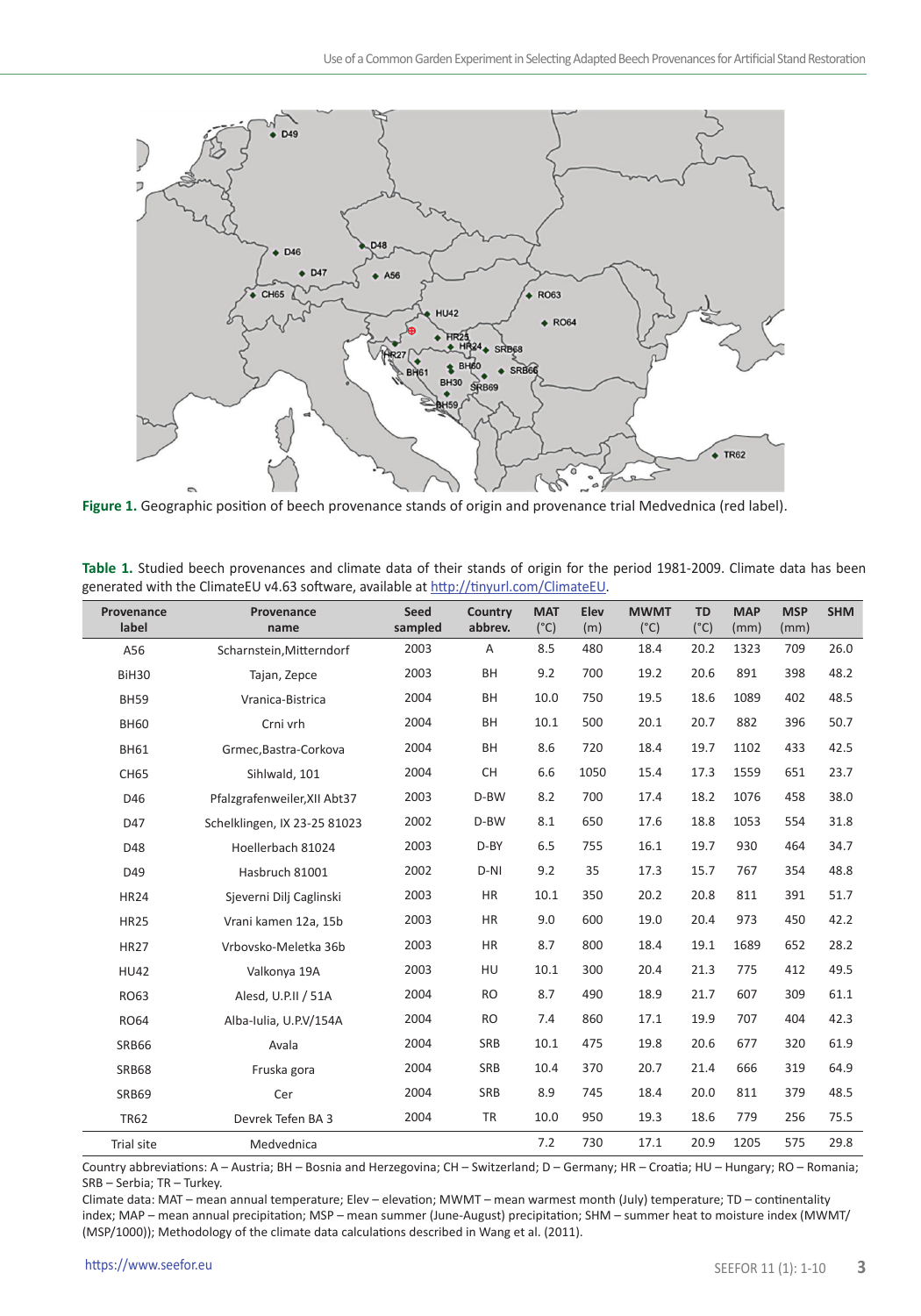were calculated as difference between plant heights in 2015 and 2008. Correlation between initial plant heights and their HI\_08\_15 was calculated using Hmisc package in R (Frank E) Harrell Jr, with contributions from Charles Dupont and many others. (2019). Hmisc: Harrell Miscellaneous. R package version 4.3-0. [https://CRAN.R-project.org/package=Hmisc\)](https://CRAN.R-project.org/package=Hmisc). The correlation was low (R=0.23) and non-significant (p<0.0001) and thus we assumed that HI\_08\_15 was not biased due to age differences among provenances. Therefore, data on individual height increments were used in further analyses.

Factorial analyses of variance (ANOVA) were performed on HI\_08\_15 data using the MIXED procedure (SAS/STAT software, a free version of SAS University Edition, by SAS Institute Inc., Cary, NC, USA) to determine the variance components due to effects of the blocks, provenances and provenance-by-block interactions according to the following linear model (Equation 1):

$$
\mathbf{y}_{ijk} = \mu + \mathbf{B}_i + \mathbf{P}_j + \mathbf{B} \mathbf{P}_{ij} + \mathbf{\varepsilon}_{ijk}
$$

where: yijk – individual value of a trait; μ – overall mean; Bi – random effect of the block i,  $i = 1,2,3$ ; Pi – random effect of the provenance  $i, i = 1, 2, \ldots, 20$ : BPij – random effect of the provenance-by-block interaction; εijk – random error.

Since highly significant provenance-by-block interaction was revealed, Tukey-Kramer HSD test was used to determine statistical significance of differences among provenance-byblock least square means (LSmeans). Only two provenances (RO63 and TR62) had no significant differences among block LSmeans. Most provenances had one significantly different block LSmean and two provenances had all three block LSmeans significantly different among themselves (HR24 and A56). Therefore, provenances HR24 and A56 were excluded from further analyses, and data from significantly different blocks within provenances were omitted from further analyses, as well. Therefore, overall provenance mean height increments were recalculated with remaining data using proc MEANS in SAS. Above mentioned data corrections were done to reduce provenance-by-block interactions i.e. to reduce microsite effects on provenance mean estimates.

Provenance mean height increment multiplied with survival was used as a measure of a provenance's adaptedness (i.e. adaptedness index – AI, Ishizuka and Goto 2012) to the trial site conditions. Regression tree (RT) analysis was used to determine the pattern of among-provenance variation for AI, using the Orange Tree Widget (Demšar et al. 2013). A set of clusters was grown by repeated binary splits of the provenances. Splits were made using environmental predictor variables as criteria, so that the homogeneity of genetic response variable (i.e., the provenance mean AI) is maximized. No assumptions were made about the mathematical nature of the relationship between response and predictor variables. Various climatic variables related to the provenance stands of origin were used as environmental predictor variables. To characterize the long-term climate conditions at the provenances stands of origin, we used interpolated climate data for the 1981-2009 reference period that was generated with the ClimateEU software (Hamann A, Wang T, Spittlehouse DL, Murdock TQ, 2013; ClimateEU, unpublished software package for Europe freely available at [http://www.](http://www.ualberta.ca/~ahamann/ data/climateeu.html)) [ualberta.ca/~ahamann/ data/climateeu.html\)](http://www.ualberta.ca/~ahamann/ data/climateeu.html)). Estimation of biologically relevant climate variables, lapse-rate elevation adjustments, and data extraction from grids for the sample locations were carried out with the ClimateEU software, as well. A detailed explanation of the estimation of all available climate variables given by the ClimateEU software can be found in Wang et al. (2011). Significance of difference among the clusters given by RT analyses was calculated with Tukey HSD test.

# **RESULTS**

Average height increment (HI\_08\_15) of all plants at the trial was 135.7±56.4 cm (prior to data corrections). However, variations in height increment among provenances were evident (Figure 2). Generally, the lowest average height increment was achieved by provenance D47 (109.0 cm) and the highest by provenance HR24 (176.9 cm). Large HI\_08\_15 variations within all provenances could have been observed (Figure 2).



**Figure 2.** Boxplot of height increment (HI) data per provenance (HI between 2008 and 2015).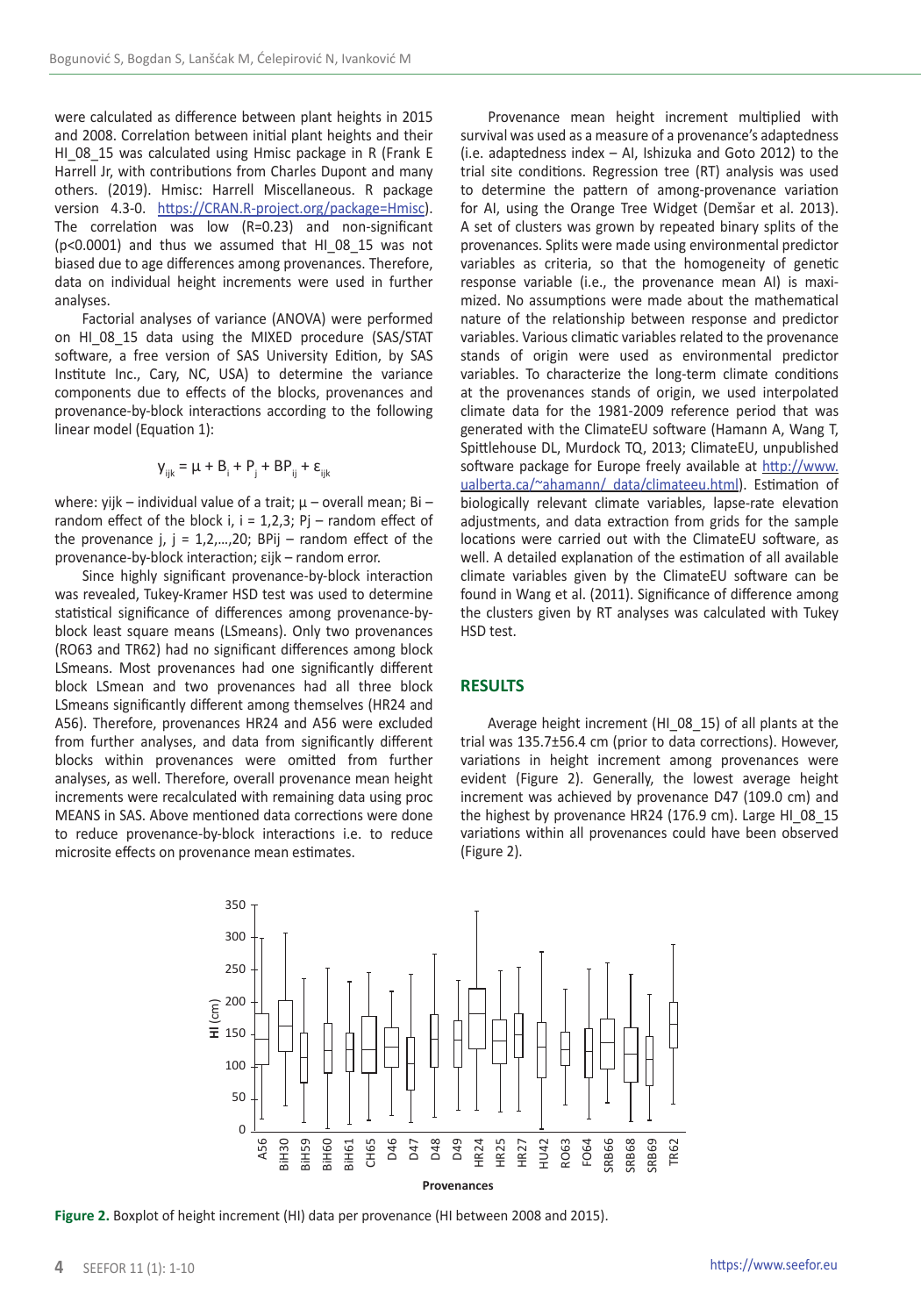The coefficient of variation (CV) ranged from 31.6% (RO63) to 52.2% (D47). The analysis of variance revealed that all examined effects were statistically significant (provenance effect: F=2.07, p<0.05; block effect: F=5.07, p<0.05; provenance by block interaction: F=7.32, p<0.001). The highest proportion of total variance and the highest level of statistical significance had the provenances by block interaction effect. Generally, survival at the trial over the analyzed period (2008-2015) was rather high (95%). Of course, variations in survival among provenances were observed (Figure 3).

Provenance D46 had the lowest survival (0.83), while provenance RO64 exhibited the highest survival (1.0). However, significant differences in provenance survival were found regarding the blocks. For example, survival of provenance D46 was 0.73 in block 1 but 0.94 in block 2. The product of average provenance height increment and survival (adaptedness index - AI) was an indicator of its productivity, i.e. adaptedness to specific habitat conditions (Ishizuka and Goto 2012). Provenance AIs per block before data corrections are shown in Figure 4a. Significant provenance by block interactions is visualized by pronounced changes in provenance rankings across blocks. Four groups

of provenances can be distinguished from Figure 4a: i) provenances that showed the highest mean AI in the first block, while their mean AI decreased towards the  $2<sup>nd</sup>$  and 3<sup>rd</sup> blocks (those are indicated by the solid red lines in Figure 4a); ii) provenances that had similar (lower) mean AI values at blocks 1 and 3, while highest mean AI at block 2 (those are indicated by dotted black lines - Figure 4a); iii) provenances that had similar (higher) mean AI values at blocks 1 and 3 while lowest mean AI at block 2 (those are indicated by dashed blue lines - Figure 4a); iv) stable provenances whose mean AI values were similar at all three blocks (indicated by the solid black lines - Figure 4a). Provenance BH61 stands out specific to all others because its mean AI value was lowest at blocks 1 and increased towards blocks 2 and 3 (indicated by a solid gray line - Figure 4a). We tried to reduce the effect of provenance by block interaction by excluding data from the blocks whose LSmeans (of HI08\_15) were significantly different from the others. Two provenances were completely excluded from further analyses (A56 and HR24) because their LSmeans differed significantly among all three blocks. By this procedure, we significantly reduced the variation of a provenance AI at the trial (i.e. microsite effects on calculations of overall provenance mean AI were reduced) (Figure 4b).



**Figure 3.** Proportion of living plants per provenance (survival between 2008 and 2015).



**Figure 4.** Provenance adaptedness index - AI (mean height increment × survival) per block. **a)** showing large provenance by block interaction before data corrections. **b)** Corrected provenance adaptedness index (cAI), after exclusion of data from blocks which HI\_08\_15 LSmean showed a significant difference from other blocks within the same provenance (showing reduction in provenance by block interaction).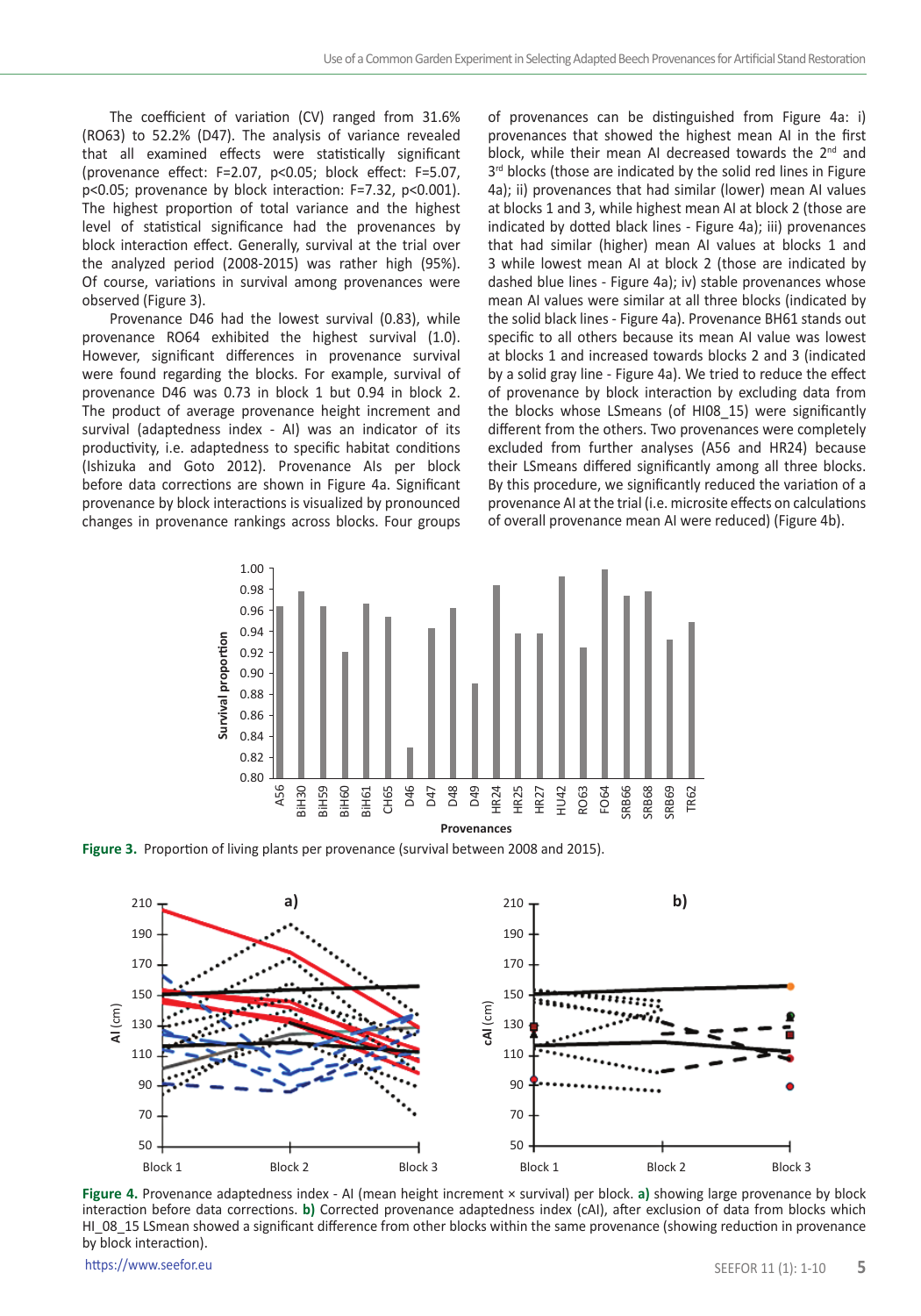Regression tree (RT) analysis was performed to determine the pattern of among-provenance variation regarding corrected adaptedness index (cAI). The RT analysis initially separated the provenances due to elevation - Elev (Figure 5).

Cluster 4 (Figure 5, 6) had the highest mean cAI (143.9±8.4 cm). It contained provenances (D48, HR27, CH65, RO64 and TR62) originating from highest altitude habitats (Elev>750 m). Other provenances (originating from lower altitude habitats) were divided by the variable July mean temperature (MWMT). The lowest mean cAI (106.7±14.8 cm) exhibited cluster 1 (Figure 5, 6). It contained provenances originating from habitats characterized by relatively lower average July temperatures (MWMT≤18.4°C). These were provenances D46, D47, D49, SRB69 and BH61. On the other hand, provenances originating from habitats characterized by relatively higher mean July temperatures (MWMT>18.4°C) were divided into two clusters due to the SHM variable (summer heat-tomoisture index). Cluster 2 (Figure 5, 6) contained provenances originating from habitats with relatively lower SHM values (SHM≤48.2). This cluster had the second highest mean cAI (141.2±1.5 cm). Cluster 2 contained provenances BH30 and HR25. Cluster 3 (Figure 5, 6) had a significantly lower mean cAI (116.8±8.6 cm), and contained provenances (BH59, BH60, HU42, RO63, SRB66, and SRB68) originating from habitats that were characterized with relatively higher SHM (>48.2). The Tukey HSD test separated clusters into two groups that were significantly different between each other. Cluster 1 and Cluster 3 were in the first group, while Cluster 2 and Cluster 4 were in the second group (Figure 5). The results of the RT analysis indicated that among-provenance variation due to progeny mean cAI at the Medvednica trial can be primarily explained by differences in altitude among the provenance stands of origin. Provenances originating from higher (>750 m) altitudes showed, on average, the highest level of adaptedness to environmental conditions of the trial. Among the provenances originating from relatively lower altitudes (<750 m), the main discriminating climatic variables explaining the amongprovenance variation were those associated with summer heat (MWMT) and with combination of heat and humidity of a habitat (SHM), also during summers. Relatively higher levels of adaptedness of the provenances originating below 750 m a.l.s. were those originating from habitats characterized with relatively higher mean July temperatures, but at the same time from habitats with relatively higher rainfall in the summer. It is interesting to note that the site of the Medvednica trial is at an average altitude of 740 m, its MWMT is 17.1°C, and the SHM is 29.8 (Table 1). Thus, the results showed that provenances originating from higher altitudes as well as provenances originating from slightly lower altitudes, but in this case from habitats that are on average characterized with warmer and drier summers compared to the trial site (Cluster 4 - Figure 6), performed better adaptedness.







**Figure 6.** Corrected mean adaptedness index (cAI) of studied provenances at the trial Medvednica. Provenances grouped into four clusters due to regression tree analyses.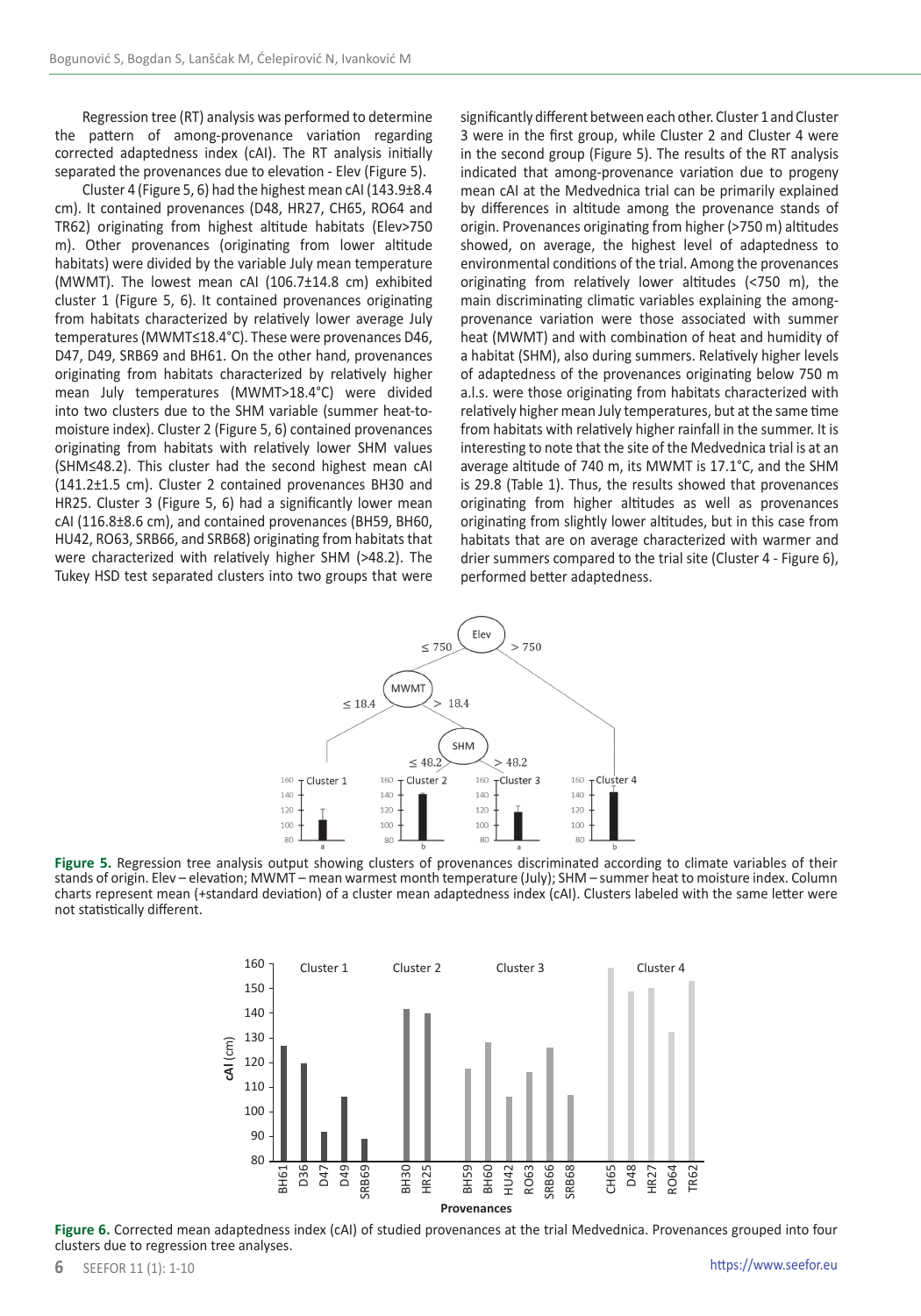# **DISCUSSION**

Extreme weather events have increased in frequency affecting forest ecosystem functioning and services at wide European scale. Croatia has also experienced an increase in extreme weather events during this decade that caused significant disturbances of forest stands (Vuletić et al. 2014). For example, two strong and several milder windstorms hit Medvednica mount damaging many trees, mostly of European beech (Balija 2015, HINA 2019). Therefore, it is important to select habitat-adapted forest reproductive material (FRM) for efficient long-term restoration of damaged stands, in which results of provenance trials may significantly assist (Mátyás 1996).

We used index (AI) calculated as the product of average height increment and survival as a measure of a provenance adaptedness. However, highly significant effect of provenance by block interaction on height increment was revealed. This indicates strong effects of micro-site variations on provenance performance at the trial, which is why environmental impact on among-provenance variation cannot be ruled out. Highly significant provenance-by-block interaction significantly reduces reliability of genetic values estimation, that is, reliability of a common garden experiment serving as a tool for selecting adapted FRM. The effect of micro-site variations on growth and adaptive traits in forest tree provenance trials is a common problem (Hamann et al. 2002, Zas 2006, Gömöry et al. 2011). Indeed, this is a problem because the basic principle of genetic testing (i.e. common garden experiment) is to homogenize environmental influence and thus to determine genetic differences among tested genetic entries (e.g. provenances). The problem of "masking" genetic differences because of micro-site variations can be mitigated by careful trial design, for example by using non-contiguous plots and by reducing a block surface (Libby and Cockerham 1980, Coterill and James 1984). However, it is almost impossible to predict all diversity and interactivity of a site variations and to design a perfect trial at which environmental conditions will be ultimately homogeneous (Gömöry et al. 2011). Despite these problems, common garden trials are still the best available source of information on provenance adaptedness to specific habitat conditions. Given the significant differences in rankings of provenance adaptedness indices across blocks (Figure 4a), we tried to reduce provenance-by-block interaction effect on AI calculation by excluding data from blocks that significantly differed from other blocks, per each provenance.

With this approach, we were able to reduce the effect of micro-site variations on provenance mean AI assessments (Figure 4b). Being aware that the effect of micro-site variations can be reduced by other statistical methods (see Zas 2006 and references therein), we used this simpler but effective approach, in this case.

Tested provenances performed different adaptedness to the habitat conditions at the trial, regarding height increment and survival during the analyzed period (Figure 2, 3). Differences in adaptedness may be explained, at least in part, by genetic differences among provenances, since the provenance effect for height increment was statistically significant. Genetic differentiation of common beech provenances for adaptive traits (drought resistance, frost

tolerance, budburst, growth, survival) has been established through relatively many studies, both at wide-European (von Wuehlisch et al. 1995, Chmura and Rozkowski 2002, Ivankovic et al. 2011, Robson et al. 2012) and at regional levels (Müller and Finkeldey 2016, Pluess et al. 2016).

A regression tree analysis was used to determine the pattern of among-provenance variation. The provenances were separated into homogeneous clusters due to the corrected adaptedness index (cAI), based on various climate variables of their original habitats. Generally, all discriminatory climate variables were related to heat (MWMT) and to the combination of heat and humidity (Elev, SHM) of the provenance habitats of origin (Figure 5), while the correlation with their geographical location was not established. These results suggest an ecotypic pattern of among-provenance genetic variation that was shaped by natural selection in native habitats (at least partially), that is, the genetic structure of analyzed beech populations can be related to variations in their habitat's heat and humidity (Figure 5). The results corroborate other authors who reported an ecotypic pattern of among-provenance variation in common beech that was related to environmental variables of their native habitats (e.g., Ivanković et al. 2011, Dounavi et al. 2016, Horváth and Mátyás 2016, Pluess et al. 2016). Although ecotypic pattern of variation partly related to geographical location of provenances has also been reported by several authors (e.g. Chmura and Rozkowski 2002). Different conclusions about the spatial pattern of the European beech genetic structure indicate the need for further research on this topic.

The results of the study showed significantly better adaptedness of provenances originating from higher altitudes compared to the trial site, as well as of provenances from slightly lower (up to min. 600 m a.s.l.) altitudes, but warmer and drier during the summer season than the trial site (Figure 5, 6, Table 1). It is interesting to emphasize that provenances from higher altitudes mostly originated from warmer and drier habitats relative to the trial site, apart from the CH65 provenance. Given that there has been a trend of increasing air temperatures and decreasing rainfall throughout Croatia since 1990, especially during the growing season (DHMZ 2013), it is not so surprising that provenances originating from warmer and drier habitats have shown better adaptedness to the trial site. It should be emphasized that the trial was set up on a cleared site of northwestern exposure. Therefore, experimental plants were likely exposed to large fluctuations in air temperature and soil drying, which are conditions unlike in a naturally regenerating stand. From this, it can be assumed that local provenances would not show the best fitness and therefore would not be the best seed source for restoring damaged stands. It was often reported that common beech provenances show local adaptation i.e. better adaptedness of local provenances compared to foreign ones (Mátyás et al, 2009, Gömöry et al. 2015, Schueler and Liesebach 2015, Hajek et al. 2016). However, local provenances may also show maladaptation when habitat changes occur (Mátyás et al. 2009). Considering that climate conditions in the area of Medvednica have significantly changed (DHMZ 2013), which is most likely pronounced at cleared forest stands after windstorm devastation, it is a convincing assumption that local provenances might be less adapted to such habitat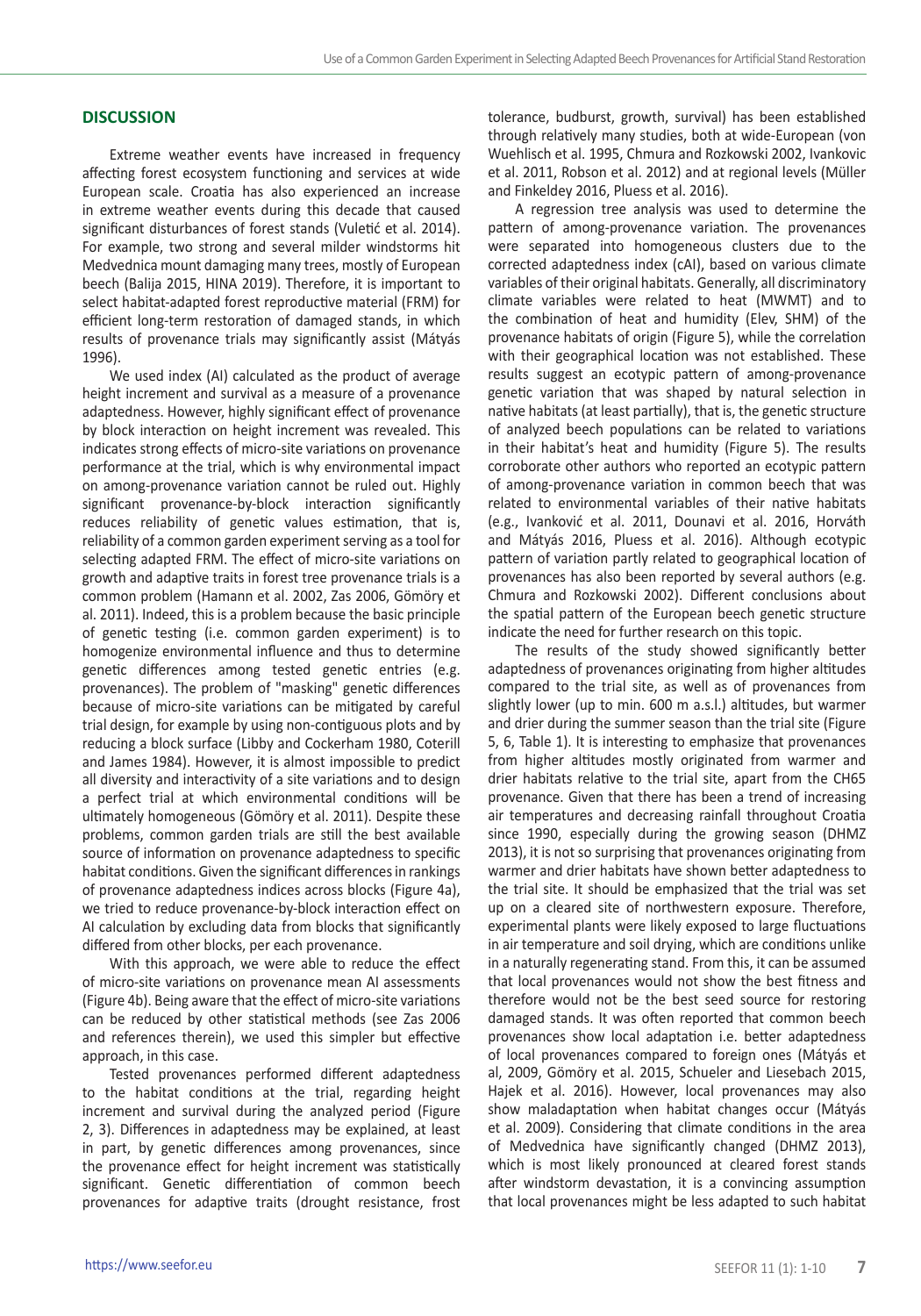conditions. Nonetheless, we do not suggest excluding FRM from local (closer to a specific site) provenances in artificial restoration but to consider supplementing them with FRM from provenances which performed better adaptedness to altered environments.

It is interesting to note that provenances originating from higher altitudes performed significantly better (cluster 4 - Figure 5, 6), although these provenances originated from quite different habitats (e.g. compare CH65 and HR27 - Table 1). Horváth (2016) pointed to complete absence of a correlation between growth and climatic parameters of common beech provenances from higher altitudes. Whether this means that such provenances are better adapted to a wider range of habitat conditions or exhibit a wider reaction norm remains an open question. We were particularly surprised by a high and stable performance of the TR62 provenance belonging to Oriental beech. This provenance showed the highest adaptedness (Figure 6), but also phenotypic stability at this trial (Figure 4a), although its original habitat is very different due to all climatic parameters (see Table 1). This is the only known provenance of Oriental beech in Croatia and its followup at the Medvednica trial deserves attention, especially in the context of climate change and analysis of its assisted migration.

The question arises whether the established pattern of among-provenance variation might be used as a kind of algorithm in selection of quality (i.e. adapted) FRM for artificial restoration of stands at Medvednica? In our opinion it might, if some assumptions were fulfilled, as well with caution when applying it. The first assumption is that tested provenances well represent genetic diversity of European beech in this part of Europe. The second assumption is that the progenies at the trial well represent genetic constitution of their original provenances. A third assumption is that we accurately determined provenance adaptedness indices, by correcting the data (cAIs). In addition, the call for caution in applying the results stems from the fact that the study clearly points to significant heterogeneity of habitat conditions at Medvednica mount. Altitude ranges, diverse exposures, and relief features (as well as other variables) result in large variations in environmental factors (Dobrović et al. 2006). Such conditions make it difficult to identify provenances that would perform a general adaptedness. The obtained "algorithm" (among-provenance variation pattern related to climate variables - Figure 5) can be more reliably applied in selecting FRM for artificial stand restoration where habitat conditions are more similar to those of the trial (altitude of about 750 m a.s.l., northwestern exposure). In such cases, it may be preferable to use FRM from provenances that, when compared to a particular stand, originate from higher altitudes or slightly lower (up to a minimum of 600 m a.s.l.), which are relatively warmer (average July temperatures >18.4°C) and drier during summer season (SHM = 30.0 to 48). The reliability of the study results, as well as reliability of consequent recommendations, surely decreases with increased difference between environmental conditions in restoration needed stands and habitat conditions prevailing at the trial during the analyzed test period.

# **CONCLUSIONS**

The established among-provenance variation pattern can be used as a tool in selecting FRM for artificial restoration of devastated stands at Medvednica mount, at least for habitats featured with environmental conditions similar to the trial site (cleared sites facing northwest at altitudes between 700 and 800 m a.s.l.). For artificial restoration of such stands it is advisable to use FRM originating from higher altitude provenances, regarding the study results and with the foregoing assumptions. FRM originating from slightly lower altitudes (up to 150 m lower than a specific site) and relatively warmer and drier habitats (mean July temperatures >18.4°C; SHM from 30 to 48) may be recommended, as well. The heterogeneity of habitat conditions at Medvednica mount necessitates establishment of more provenance trials according to design options more suited to such conditions (e.g. smaller blocks, non-contiguous plots, etc.). Data processing should be carried out to minimize effect of micro-site variations (by addressing spatial autocorrelation with available tools), i.e. to accurately rank provenance performances at a trial site. Generally, this study showed that provenance trials may be utilized as a valuable decision tool in selecting adapted FRM for restoring disturbed forest stands but may also be misleading if not well designed and analyzed.

## **Author Contributions**

MI and SB2 conceived and designed the research; SB1, ML and NĆ carried out the field measurements; SB1 and SB2 processed the data and performed statistical analysis; MI secured the research funding; MI and SB2 supervised the research; SB1 and SB2 wrote the manuscript. ML, NĆ and MI helped to draft the manuscript.

#### **Funding**

This research has been fully supported by the Croatian Science Foundation under the project IP-2013-11-8131 "Conservation of genetic resources of forest trees in light of climate changes (ConForClim)".

### **Acknowledgments**

Experimental plants were grown and provided by the Thünen-Institute of Forest Genetics in Grosshansdorf, Germany. The field trial was set up and has been maintained with help of the Croatian Forests Ltd. (Forest Range Administration Zagreb, Forest Office Zagreb). The field trial is a part of the 2007 international series of beech provenance trials initiated by Dr. Georg von Wühlisch.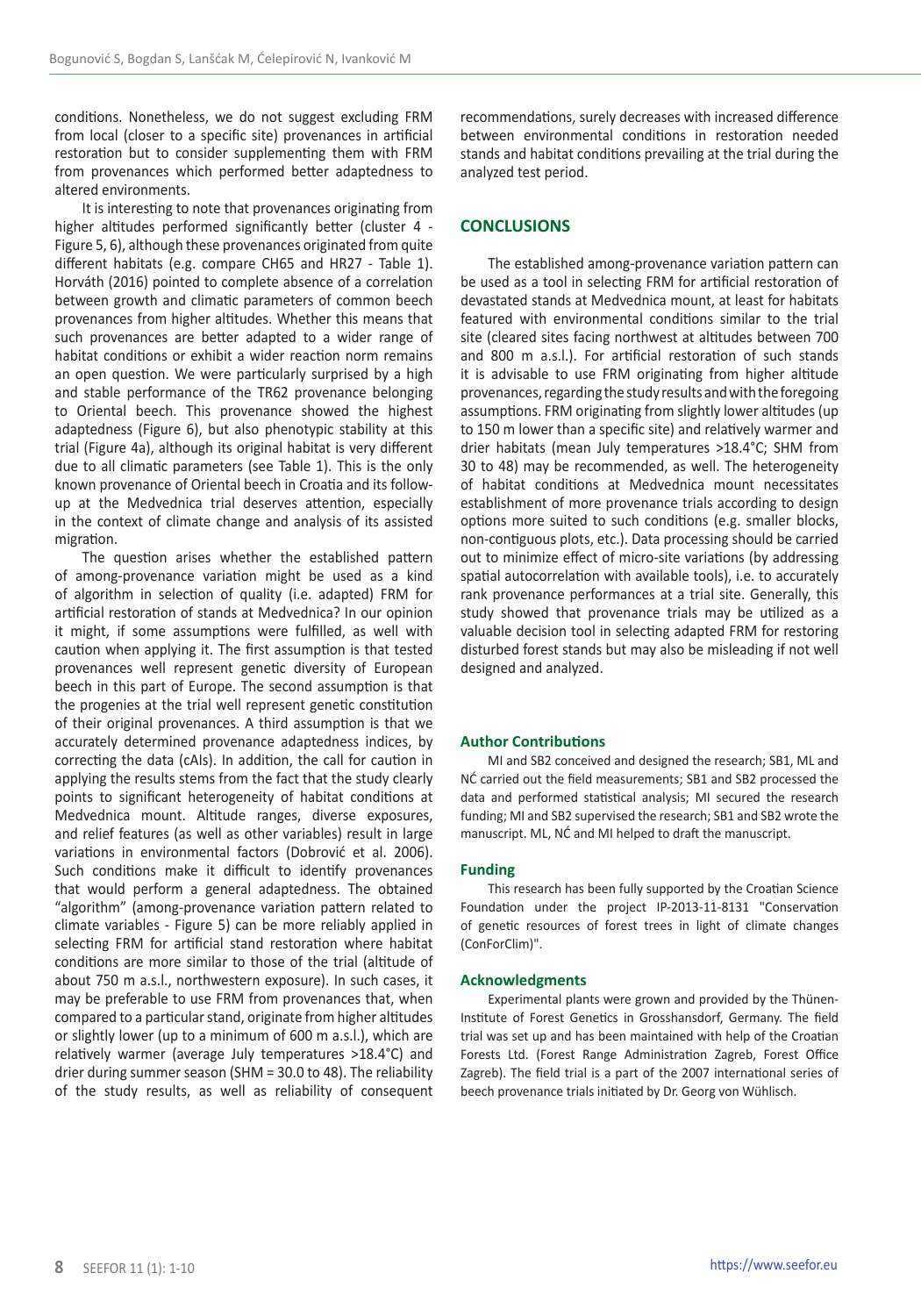# **REFERENCES**

- Anić I, 2007. Forest management systems in lowland forests of Croatia. In: Hobza P (ed) Forest Management Systems and Regeneration of Floodplain Forest Sites, Brno, Czech Republic, 8-9 October 2010. Mendel University of Agriculture and Forestry Brno and The Czech Forest Society, Brno, Czech Republic, pp. 31-  $40<sup>-1</sup>$
- Balija P, 2015. Rupe na ogoljeloj Medvednici vide se i iz grada, pogledajte koliko je toga uništeno. Available online: [https://](https://www.vecernji.hr/zagreb/rupe-na-ogoljeloj-medvednici-vide-se-i-iz-grada-pogledajte-koliko-je-unisteno-1009157) [www.vecernji.hr/zagreb/rupe-na-ogoljeloj-medvednici-vide-se](https://www.vecernji.hr/zagreb/rupe-na-ogoljeloj-medvednici-vide-se-i-iz-grada-pogledajte-koliko-je-unisteno-1009157)[i-iz-grada-pogledajte-koliko-je-unisteno-1009157](https://www.vecernji.hr/zagreb/rupe-na-ogoljeloj-medvednici-vide-se-i-iz-grada-pogledajte-koliko-je-unisteno-1009157) (24 February 2020).
- Chmura DJ, Rozkowski R, 2002. Variability of beech provenances in spring and autumn phenology. *Silvae Genet* 51(2): 123-127.
- Cotterill P, James J, 1984. Number of offspring and plot sizes required for progeny testing. *Silvae Genet* 23: 203-208.
- Demšar J, Curk T, Erjavec A, Gorup Č, Hočevar T, Milutinovič M, Možina M, Polajnar M, Toplak M, Starič A, 2013. Orange: data mining toolbox in Python. *J Mach Learn Res* 14(35): 2349-2353.
- DHMZ, 2013. Sixth National Communication of the Republic of Croatia under the United Nation Framework Convention on the Climate Change (UNFCCC), Selected sections in chapters: 7. Climate change impacts and adaptation measures, 8. Research, systematic observation and monitoring. Croatian Meteorological and Hydrological Service, Zagreb, Croatia, pp 68-73. Available online: [https://klima.hr/razno/publikacije/NIKP6\\_DHMZ.pdf](https://klima.hr/razno/publikacije/NIKP6_DHMZ.pdf) (10 October 2019).
- Dobrović I, Safner T, Jelaska SD, Nikolić T, 2006. Ecological and phytosociological characteristics of the association *Abieti-Fagetum pannonicum* (Rauš 1969) on Mt. Medvednica (NW Croatia). *Acta Bot Croat* 65(1): 41-55.
- Dounavi A, Netzer F, Ćelepirović N, Ivanković M, Burger J, Figueroa AG, Schön S, Simon J, Cremer E, Fussi B, Konnert M, Rennenberg H, 2016. Genetic and physiological differences of European beech provenances (*F. sylvatica* L.) exposed to drought stress. *Forest Ecol Manag* 361: 226-236. [https://doi.org/10.1016/j.](https://doi.org/10.1016/j.foreco.2015.11.014) [foreco.2015.11.014.](https://doi.org/10.1016/j.foreco.2015.11.014)
- Dutkowski GW, Silva JCe, Gilmour AR, Lopez GA, 2002. Spatial analysis methods for forest genetic trials. *Can J For Res* 32(12): 2201-2214. [https://doi.org/10.1139/x02-111.](https://doi.org/10.1139/x02-111)
- Dutkowski GW, Silva JCe, Gilmour AR, Wellendorf H, Aguiar A, 2006. Spatial analysis enhances modelling of a wide variety of traits in forest genetic trials. *Can J For Res* 36(7): 1851-1870. [https://doi.](https://doi.org/10.1139/x06-059) [org/10.1139/x06-059.](https://doi.org/10.1139/x06-059)
- Epperson BK, 1992. Spatial structure of genetic variation within populations of forest trees. *New Forest* 6: 257-278. [https://doi.](https://doi.org/10.1007/BF00120648) [org/10.1007/BF00120648.](https://doi.org/10.1007/BF00120648)
- Funda T, Lstiburek M, Klápště J, Permedlová I, Kobliha J, 2007. Addressing spatial variability in provenance experiments exemplified in two trials with black spruce. *J For Sci* 53: 47-56. [https://doi.org/10.17221/2135-JFS.](https://doi.org/10.17221/2135-JFS)
- Gömöry D, Paule L, Gömöryová E, 2011. Effects of microsite variation on growth and adaptive traits in a beech provenance trial. *J For Sci* 57: 192-199. [https://doi.org/10.17221/88/2010-JFS.](https://doi.org/10.17221/88/2010-JFS)
- Gömöry D, Ditmarová Ľ, Hrivnák M, Jamnická G, Kmeť J, Krajmerová D, Kurjak D, 2015. Differentiation in phenological and physiological traits in European beech (*Fagus sylvatica* L.). *Eur J Forest Res* 134: 1075-1085. [https://doi.org/10.1007/s10342-](https://doi.org/10.1007/s10342-015-0910-2) [015-0910-2.](https://doi.org/10.1007/s10342-015-0910-2)
- Hajek P, Kurjak D, von Wühlisch G, Delzon S, Schuldt B, 2016. Intraspecific Variation in Wood Anatomical, Hydraulic, and Foliar Traits in Ten European Beech Provenances Differing in Growth Yield. *Front Plant Sci*. <https://doi.org/10.3389/fpls.2016.00791>.
- Hamann A, Namkoong G, Koshy MP, 2002. Improving Precision of Breeding Values by Removing Spatially Autocorrelated Variation in Forestry Field Experiments. *Silvae Genet* 51: 210-215.
- Hamann A, Gylander T, Chen P, 2011. Developing seed zones and transfer guidelines with multivariate regression trees. *Tree Genet Genomes* 7: 399-408. [https://doi.org/10.1007/s11295-](https://doi.org/10.1007/s11295-010-0341-7) [010-0341-7](https://doi.org/10.1007/s11295-010-0341-7).
- HINA, 2019. Milijuni gubitaka zbog olujnog nevremena na Medvednici. Available online: [https://www.nacional.hr/milijuni](https://www.nacional.hr/milijuni-gubitaka-zbog-olujnog-nevremena-na-medvednici/)[gubitaka-zbog-olujnog-nevremena-na-medvednici/](https://www.nacional.hr/milijuni-gubitaka-zbog-olujnog-nevremena-na-medvednici/) (24 February 2020).
- Horváth A, 2016. Beech adaptation to climate change according to provenance trials in Europe. PhD Thesis, University of West Hungary, Faculty of Forestry, Sopron, Hungary.
- Horváth A, Mátyás C, 2016. The decline of vitality caused by increasing drought in a beech provenance trial predicted by juvenile growth. *South-East Eur For* 7(1): 21-28. [https://doi.](https://doi.org/10.15177/seefor.16-06) [org/10.15177/seefor.16-06.](https://doi.org/10.15177/seefor.16-06)
- Ishizuka W, Goto S, 2012. Modeling intraspecific adaptation of *Abies sachalinensis* to local altitude and responses to global warming, based on a 36-year reciprocal transplant experiment. *Evol Appl* 5(3): 229-244. [https://doi.org/10.1111/j.1752-](https://doi.org/10.1111/j.1752-4571.2011.00216.x) [4571.2011.00216.x.](https://doi.org/10.1111/j.1752-4571.2011.00216.x)
- Ivanković M, Popović M, Katičić I, von Wuehlisch G, Bogdan S, 2011. Quantitative Genetic Variation of European Beech (*Fagus sylvatica* L.) Provenances from the Southeastern Europe. *Sum List* 135(13): 25-37.
- Ivetić V, Devetaković J, 2016. Reforestation challenges in Southeast Europe facing climate change. *Reforesta* 1: 178-220. [https://doi.](https://doi.org/10.21750/10.21750/REFOR.1.10.10) [org/10.21750/10.21750/REFOR.1.10.10.](https://doi.org/10.21750/10.21750/REFOR.1.10.10)
- Kleinschmit JR, Kownatzki D, Gregorius H-R, 2004. Adaptational characteristics of autochthonous populations - consequences for provenance delineation. *Forest Ecol Manag* 197(1-3): 213-224. [https://doi.org/10.1016/j.foreco.2004.05.037.](https://doi.org/10.1016/j.foreco.2004.05.037)
- Kremer A, Ronce O, Robledo-Arnuncio JJ, Guillaume F, Bohrer G, Nathan R, Bridle JR, Gomulkiewicz R, Klein EK, Ritland K, 2012. Long-distance gene flow and adaptation of forest trees to rapid climate change. *Ecol Lett* 15(4): 378-392. [https://doi.](https://doi.org/10.1111/j.1461-0248.2012.01746.x) [org/10.1111/j.1461-0248.2012.01746.x](https://doi.org/10.1111/j.1461-0248.2012.01746.x).
- Libby WJ, Cockerham CC, 1980. Random non-contiguous plots in interlocking field layouts. *Silvae Genet* 29: 183-190.
- Magnussen S, 1993. Bias in genetic variance estimates due to spatial autocorrelation. *Theor Appl Genet* 86: 349-355.
- Matić S, 1999. The forests of Croatia country report. In: Diaci J (ed) Virgin Forests and Forest Reserves in Central and East European Countries. Biotechnical Faculty, Department of Forestry and Renewable Forest Resources, Ljubljana, Slovenia, pp. 17-23.
- Mátyás C, 1996. Climatic adaptation of trees: rediscovering provenance tests. *Euphytica* 92: 45-54. [https://doi.org/10.1007/](https://doi.org/10.1007/BF00022827) [BF00022827](https://doi.org/10.1007/BF00022827).
- Mátyás C, Božič G, Gömöry D, Ivanković M, Rasztovits E, 2009. Juvenile growth response of European beech (Fagus sylvatica L.) to sudden change of climatic environment in SE European trials. *IForest* 2(6): 213-220. <https://doi.org/10.3832/ifor0519-002>.
- Müller M, Finkeldey R, 2016. Genetic and adaptive trait variation in seedlings of European beech provenances from Northern Germany. *Silvae Genet* 65(2): 65-73. [https://doi.org/10.1515/](https://doi.org/10.1515/sg-2016-0018) [sg-2016-0018.](https://doi.org/10.1515/sg-2016-0018)
- Neumann M, Mues V, Moreno A, Hasenauer H, Seidl R, 2017. Climate variability drives recent tree mortality in Europe. *Glob Change Biol* 23(11): 4788-4797. [https://doi.org/10.1111/](https://doi.org/10.1111/gcb.13724) [gcb.13724](https://doi.org/10.1111/gcb.13724).
- Pluess AR, Frank A, Heiri C, Lalagüe H, Vendramin GG, Oddou‐ Muratorio S, 2016. Genome–environment association study suggests local adaptation to climate at the regional scale in *Fagus sylvatica*. *New Phytol* 210(2): 589-601. [https://doi.org/10.1111/](https://doi.org/10.1111/nph.13809) [nph.13809](https://doi.org/10.1111/nph.13809).